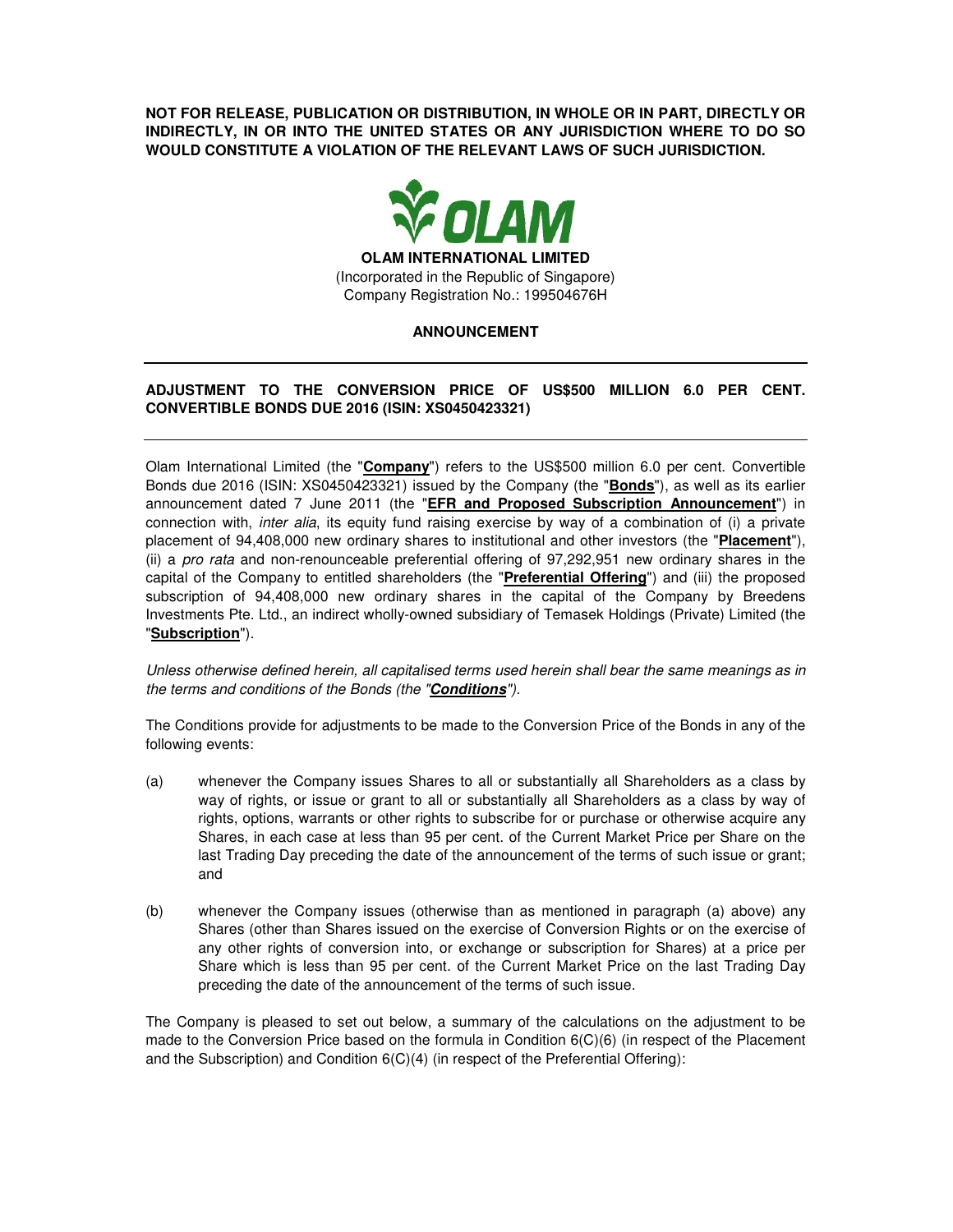#### (A) **Placement**

| Adjusted Conversion Price = |     |           | <b>Conversion Price</b>                                                                                                                     | X | A + B<br>С                   |
|-----------------------------|-----|-----------|---------------------------------------------------------------------------------------------------------------------------------------------|---|------------------------------|
| Where                       |     |           |                                                                                                                                             |   |                              |
| <b>Conversion Price</b>     |     |           | S\$3.0853 per Share                                                                                                                         |   |                              |
| A                           | $=$ | Placement | 2,141,074,918, being the number of Shares in issue<br>immediately before the issue of the Shares pursuant to the                            |   |                              |
| B                           | $=$ |           | 85,463,877, being the number of Shares which<br>aggregate consideration receivable<br>Placement would purchase at such Current Market Price |   | the<br>pursuant<br>the<br>to |
| <b>Current Market Price</b> |     | S\$2,8721 |                                                                                                                                             |   |                              |
| С                           |     |           | 2,235,482,918, being the aggregate number of Shares in                                                                                      |   |                              |

The Conditions provide that no adjustment shall be made to the Conversion Price where such adjustment (rounded down if applicable) is less than one per cent. of the Conversion Price then in effect and that any adjustment not required to be made, and any amount by which the Conversion Price has not been rounded down, shall be carried forward and taken into account in any subsequent adjustment.

issue immediately after the Placement

Given that the adjustment to be made pursuant to the Placement was less than one per cent. of the Conversion Price then in effect, no adjustment was made to the Conversion Price pursuant to the Placement at the relevant time, and such adjustment not made was carried forward and taken into account in the subsequent adjustment event, being the Preferential Offering.

# (B) **Preferential Offering**

| Adjusted Conversion Price = |     | <b>Conversion Price</b><br>$A + B$<br>$\mathsf{x}$<br>$A + C$                                                                                                                                            |
|-----------------------------|-----|----------------------------------------------------------------------------------------------------------------------------------------------------------------------------------------------------------|
| Where                       |     |                                                                                                                                                                                                          |
| <b>Conversion Price</b>     | $=$ | S\$3.0853 per Share                                                                                                                                                                                      |
| A                           | $=$ | 2,234,852,918, being the number of Shares in issue<br>immediately before the announcement of the Preferential<br>Offering (but after taking into account the Shares issued<br>pursuant to the Placement) |
| B                           | $=$ | 86,720,502, being the number of Shares which the<br>aggregate amount payable for the Shares issued pursuant to<br>the Preferential Offering would purchase at such Current<br><b>Market Price</b>        |
| <b>Current Market Price</b> | $=$ | S\$2,8721                                                                                                                                                                                                |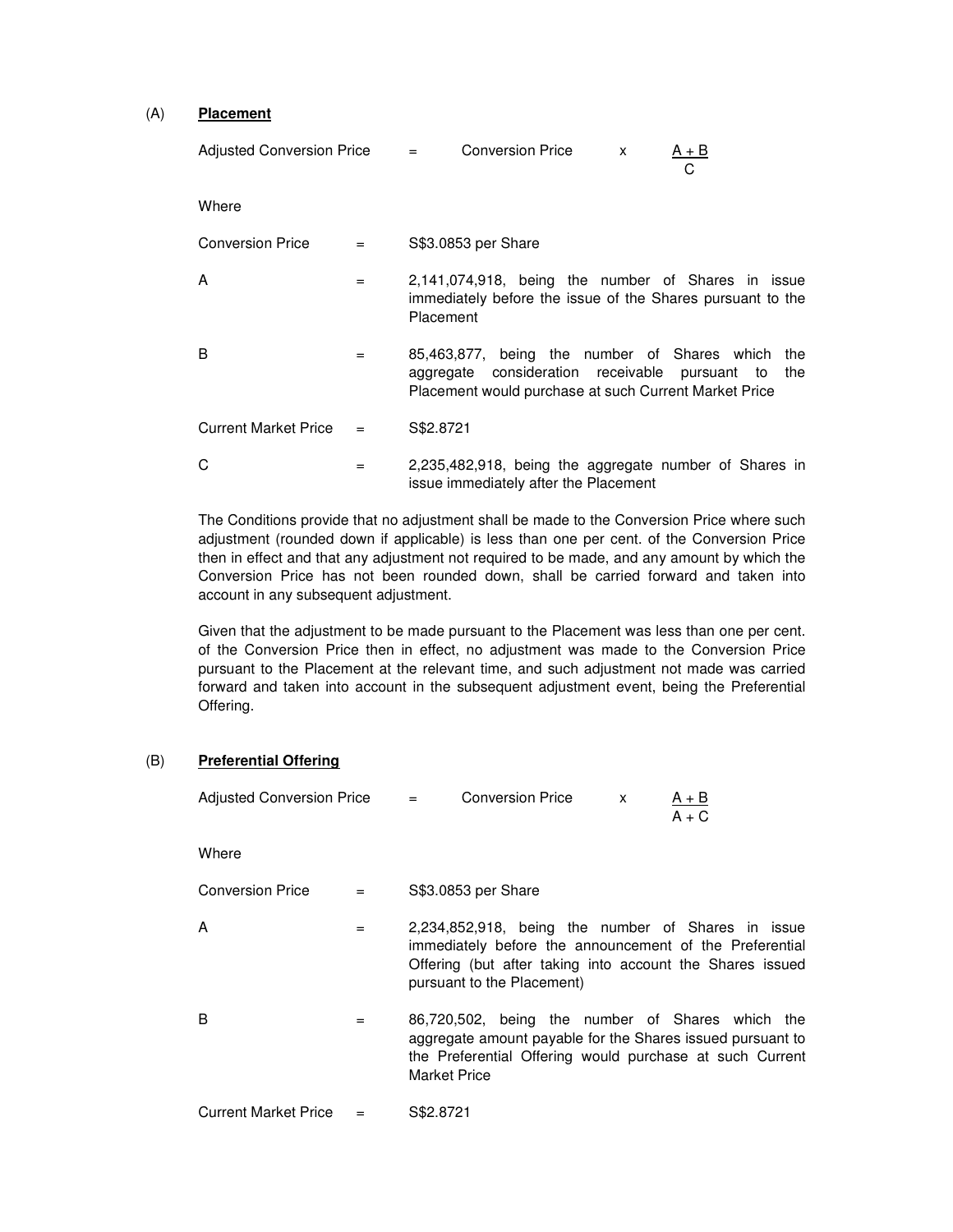$C = 97,292,951$ , being the number of Shares to be issued pursuant to the Preferential Offering

Given that the adjustment to be made pursuant to the Preferential Offering, after taking into account of the adjustments and amounts carried forward from the Placement, was less than one per cent. of the Conversion Price then in effect, no adjustment was made to the Conversion Price pursuant to the Placement and the Preferential Offering at the relevant time, and all such adjustments not made were carried forward and taken into account in the subsequent adjustment event, being the Subscription.

### (C) **Subscription**

| <b>Adjusted Conversion Price</b> |     | <b>Conversion Price</b><br>$A + B$<br>$\equiv$ 100 $\pm$<br>$\mathsf{x}$<br>С                                                                                            |
|----------------------------------|-----|--------------------------------------------------------------------------------------------------------------------------------------------------------------------------|
| Where                            |     |                                                                                                                                                                          |
| <b>Conversion Price</b>          | $=$ | S\$3.0853 per Share                                                                                                                                                      |
| A                                | $=$ | 2,347,801,869, being the number of Shares in issue<br>immediately before the issue of the Shares pursuant to the<br>Subscription                                         |
| B                                | $=$ | 85,463,877, being the number of Shares which<br>the<br>aggregate consideration receivable pursuant to<br>the<br>Subscription would purchase at such Current Market Price |
| <b>Current Market Price</b>      | $=$ | S\$2.8721                                                                                                                                                                |
| С                                | $=$ | 2,442,209,869, being the aggregate number of Shares in<br>issue immediately after the Subscription                                                                       |

The adjusted Conversion Price pursuant to the Subscription, after taking into account the adjustments and amounts carried forward from the Placement and the Preferential Offering, is therefore **S\$3.04** per Share.

The adjustment shall become effective on **11 July 2011**, the date of allotment and issue of the new Shares pursuant to the Subscription.

A copy of this announcement is concurrently being despatched to The Bank of New York Mellon, the Trustee and the Agents, for distribution to the Bondholders.

By Order of the Board

Sridhar Krishnan **Director** 

11 July 2011